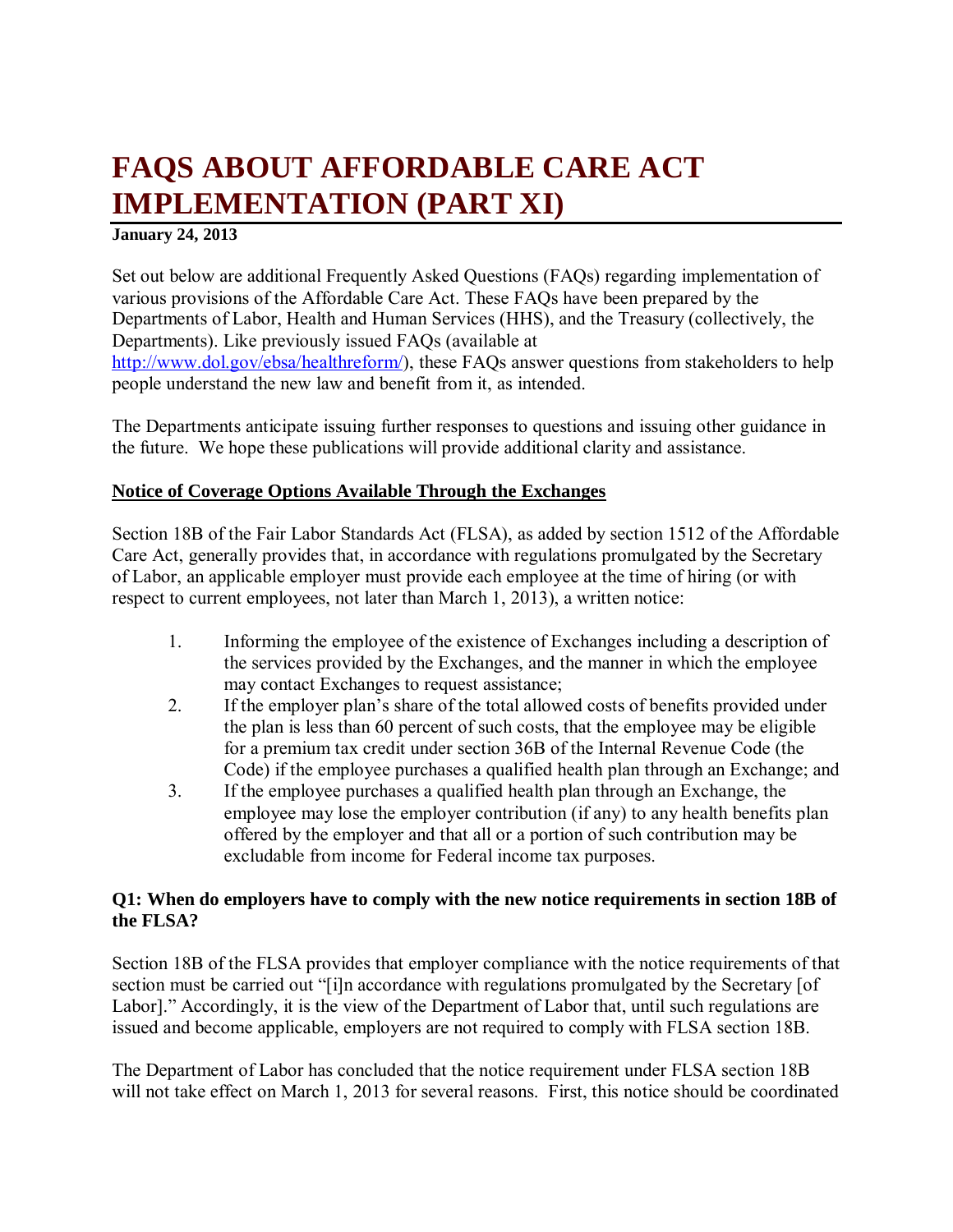with HHS's educational efforts and Internal Revenue Service (IRS) guidance on minimum value. Second, we are committed to a smooth implementation process including providing employers with sufficient time to comply and selecting an applicability date that ensures that employees receive the information at a meaningful time. The Department of Labor expects that the timing for distribution of notices will be the late summer or fall of 2013, which will coordinate with the open enrollment period for Exchanges.

The Department of Labor is considering providing model, generic language that could be used to satisfy the notice requirement. As a compliance alternative, the Department of Labor is also considering allowing employers to satisfy the notice requirement by providing employees with information using the employer coverage template as discussed in the preamble to the Proposed Rule on Medicaid, Children's Health Insurance Programs, and Exchanges: Essential Health Benefits in Alternative Benefit Plans, Eligibility Notices, Fair Hearing and Appeal Processes for Medicaid and Exchange Eligibility Appeals and Other Provisions Related to Eligibility and Enrollment for Exchanges, Medicaid and CHIP, and Medicaid Premiums and Cost Sharing (78 FR 4594, at 4641), which will be available for download at the Exchange web site as part of the streamlined application that will be used by the Exchange, Medicaid, and CHIP. Future guidance on complying with the notice requirement under FLSA section 18B is expected to provide flexibility and adequate time to comply.

#### **Compliance of Health Reimbursement Arrangements with Public Health Service Act (PHS Act) section 2711**

Section 2711 of the PHS Act, as added by the Affordable Care Act, generally prohibits plans and issuers from imposing lifetime or annual limits on the dollar value of essential health benefits. The preamble to the interim final regulations implementing PHS Act section 2711 (75 FR 37188) addressed the application of section 2711 to health reimbursement arrangements (HRAs) and certain other account-based arrangements. HRAs are group health plans that typically consist of a promise by an employer<sup>[1](#page-0-0)</sup> to reimburse medical expenses (as defined in Code section 213(d)) for a year up to a certain amount, with unused amounts available to reimburse medical expenses in future years. The preamble distinguished between HRAs that are "integrated" with other coverage as part of a group health plan and HRAs that are not so integrated ("stand-alone" HRAs). The preamble stated that "[w]hen HRAs are integrated with other coverage as part of a group health plan and the other coverage alone would comply with the requirements of PHS Act section 2711, the fact that benefits under the HRA by itself are limited does not violate PHS Act section 2711 because the combined benefit satisfies the requirements." (75 FR 37188, at 37190- 37191). The corollary to this statement is that an HRA is not considered integrated with primary health coverage offered by the employer unless, under the terms of the HRA, the HRA is available only to employees who are covered by primary group health plan coverage provided by the employer and meeting the requirements of PHS Act section 2711.

<span id="page-1-0"></span> $\overline{\phantom{a}}$  $<sup>1</sup>$  An HRA may be sponsored by an employer, an employee organization, or both. For simplicity, this section of the</sup> FAQs refers to employers. However, this guidance is equally applicable to HRAs sponsored by employee organizations, or jointly by employers and employee organizations.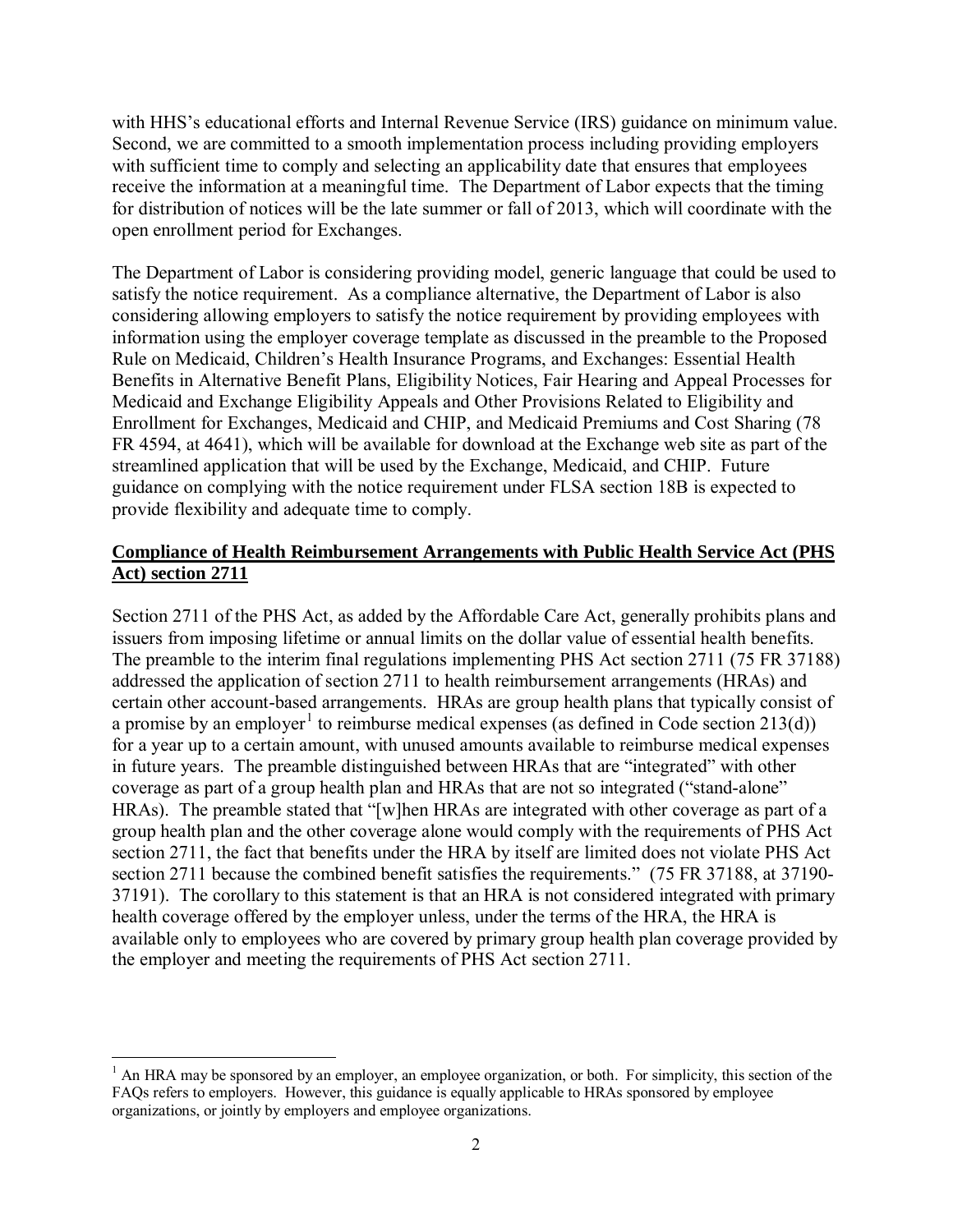Questions 2 through 4 below address certain issues relating to HRAs. The Departments anticipate issuing future guidance addressing HRAs.<sup>[2](#page-1-0)</sup>

# **Q2: May an HRA used to purchase coverage on the individual market be considered integrated with that individual market coverage and therefore satisfy the requirements of PHS Act section 2711?**

No. The Departments intend to issue guidance providing that for purposes of PHS Act section 2711, an employer-sponsored HRA cannot be integrated with individual market coverage or with an employer plan that provides coverage through individual policies and therefore will violate PHS Act section 2711.

# **Q3: If an employee is offered coverage that satisfies PHS Act section 2711 but does not enroll in that coverage, may an HRA provided to that employee be considered integrated with the coverage and therefore satisfy the requirements of PHS Act section 2711?**

No. The Departments intend to issue guidance under PHS Act section 2711 providing that an employer-sponsored HRA may be treated as integrated with other coverage only if the employee receiving the HRA is actually enrolled in that coverage. Any HRA that credits additional amounts to an individual when the individual is not enrolled in primary coverage meeting the requirements of PHS Act section 2711 provided by the employer will fail to comply with PHS Act section 2711.

# **Q4: How will amounts that are credited or made available under HRAs under terms that were in effect prior to January 1, 2014, be treated?**

The Departments anticipate that future guidance will provide that, whether or not an HRA is integrated with other group health plan coverage, unused amounts credited before January 1, 2014, consisting of amounts credited before January 1, 2013 and amounts that are credited in 2013 under the terms of an HRA as in effect on January 1, 2013 may be used after December 31, 2013 to reimburse medical expenses in accordance with those terms without causing the HRA to fail to comply with PHS Act section 2711. If the HRA terms in effect on January 1, 2013, did not prescribe a set amount or amounts to be credited during 2013 or the timing for crediting such amounts, then the amounts credited may not exceed those credited for 2012 and may not be credited at a faster rate than the rate that applied during 2012.

 $\overline{a}$ 

<span id="page-2-0"></span> $2$  With respect to HRAs that are limited to retirees, the exemption from the requirements of ERISA and the Code relating to the Affordable Care Act for plans with fewer than two current employees means that retiree-only HRAs generally are not subject to the rules of PHS Act section 2711. *See* the preamble to the interim final rules implementing PHS Act section 2711 (75 FR 37188, at 37191). *See also* ACA Implementation FAQs Part III, issued on October 12, 2010 (available at [http://www.dol.gov/ebsa/faqs/faq-aca3.html\)](http://www.dol.gov/ebsa/faqs/faq-aca3.html).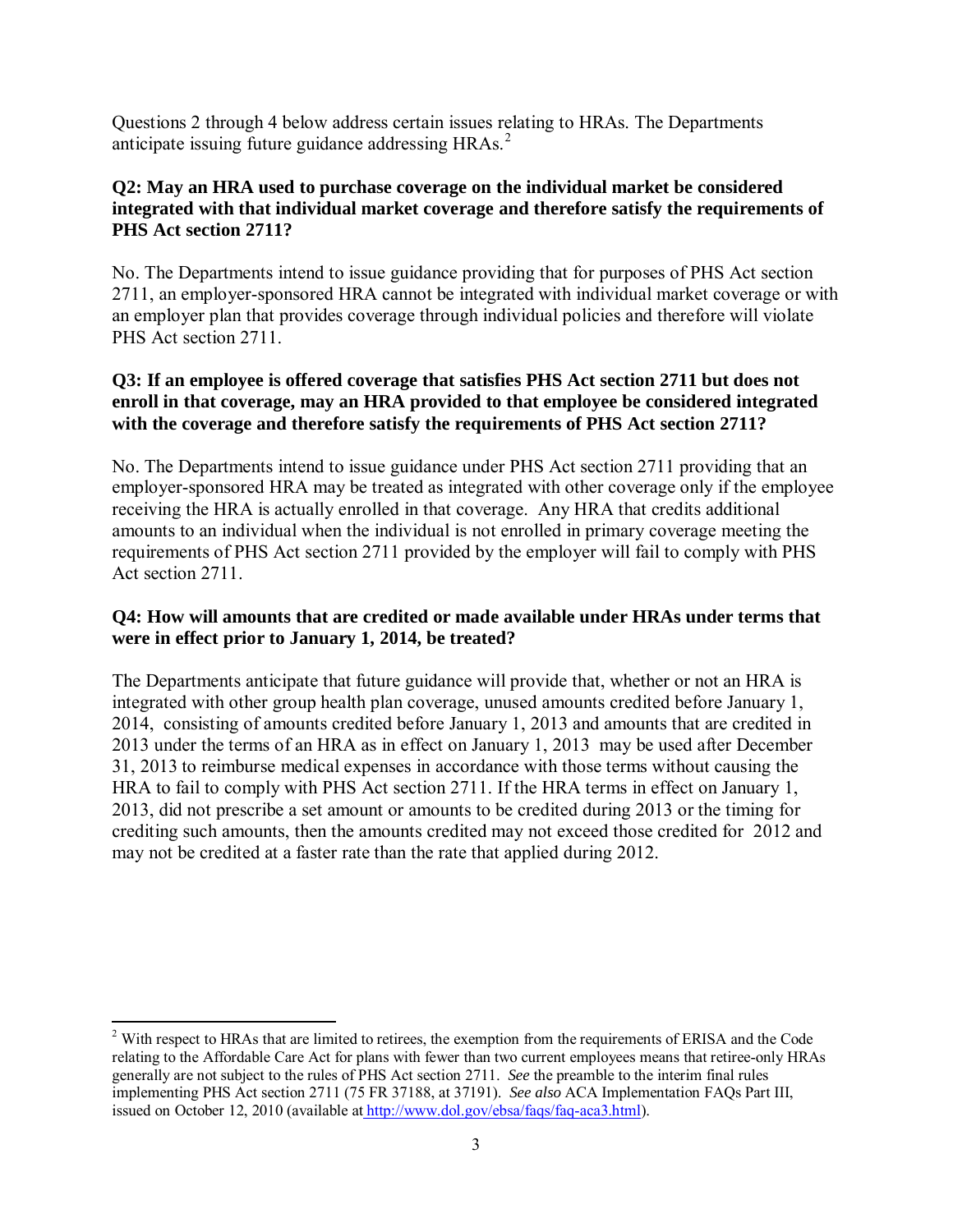#### **Disclosure of Information Related to Firearms**

#### **Q5: Does PHS Act section 2717(c) restrict communications between health care professionals and their patients concerning firearms or ammunition?**

No. While we have yet to issue guidance on this provision, the statute prohibits an organization operating a wellness or health promotion program from requiring the disclosure of information relating to certain information concerning firearms. However, nothing in this section prohibits or otherwise limits communication between health care professionals and their patients, including communications about firearms. Health care providers can play an important role in promoting gun safety.

# **Self-Insured Employer Prescription Drug Coverage Supplementing Medicare Part D Coverage Provided through Employer Group Waiver Plans**

Medicare Part D is an optional prescription drug benefit provided by prescription drug plans. Employers sometimes provide Medicare Part D coverage through Employer Group Waiver Plans (EGWPs) under title XVIII of the Social Security Act and often supplement the coverage with additional non-Medicare drug benefits. For EGWPs that provide coverage only to retirees, the non-Medicare supplemental drug benefits are exempt from the health coverage requirements of title XXVII of the PHS Act, Part 7 of the Employee Retirement Income Security Act (ERISA), and Chapter 100 of the Code. (For ease of reference, the relevant provisions of the three statutes are referred to here as "the health coverage requirements.") Moreover, for EGWPs that are insured under a separate policy, certificate, or contract of insurance, the non-Medicare supplemental drug benefits qualify as excepted benefits under PHS Act section 2791(c)(4), ERISA section  $733(c)(4)$ , and Code section  $9832(c)(4)$  and are, therefore, similarly exempt from the health coverage requirements.

# **Q6: Must self-insured prescription drug coverage that supplements the standard Medicare Part D coverage through EGWPs comply with the health coverage requirements?**

Pending further guidance, the Departments will not take any enforcement action against a group health plan that is an EGWP because the non-Medicare supplemental drug benefit does not comply with the health coverage requirements of title XXVII of the PHS Act, part 7 of ERISA, and chapter 100 of the Code. This enforcement policy does not affect other requirements administered by the Centers for Medicare & Medicaid Services that apply to providers of such coverage. The Centers for Medicare & Medicaid Services intends to issue related guidance concerning insured coverage that provides non-Medicare supplemental drug benefits shortly.

# **Fixed Indemnity Insurance**

Fixed indemnity coverage under a group health plan meeting the conditions outlined in the Departments' regulations<sup>[3](#page-2-0)</sup> is an excepted benefit under PHS Act section  $2791(c)(3)(B)$ , ERISA

<span id="page-3-0"></span> $\overline{a}$ <sup>3</sup> *See* 26 CFR 54.9831-1(c)(4), 29 CFR 732(c)(4), 45 CFR 146.145(c)(4).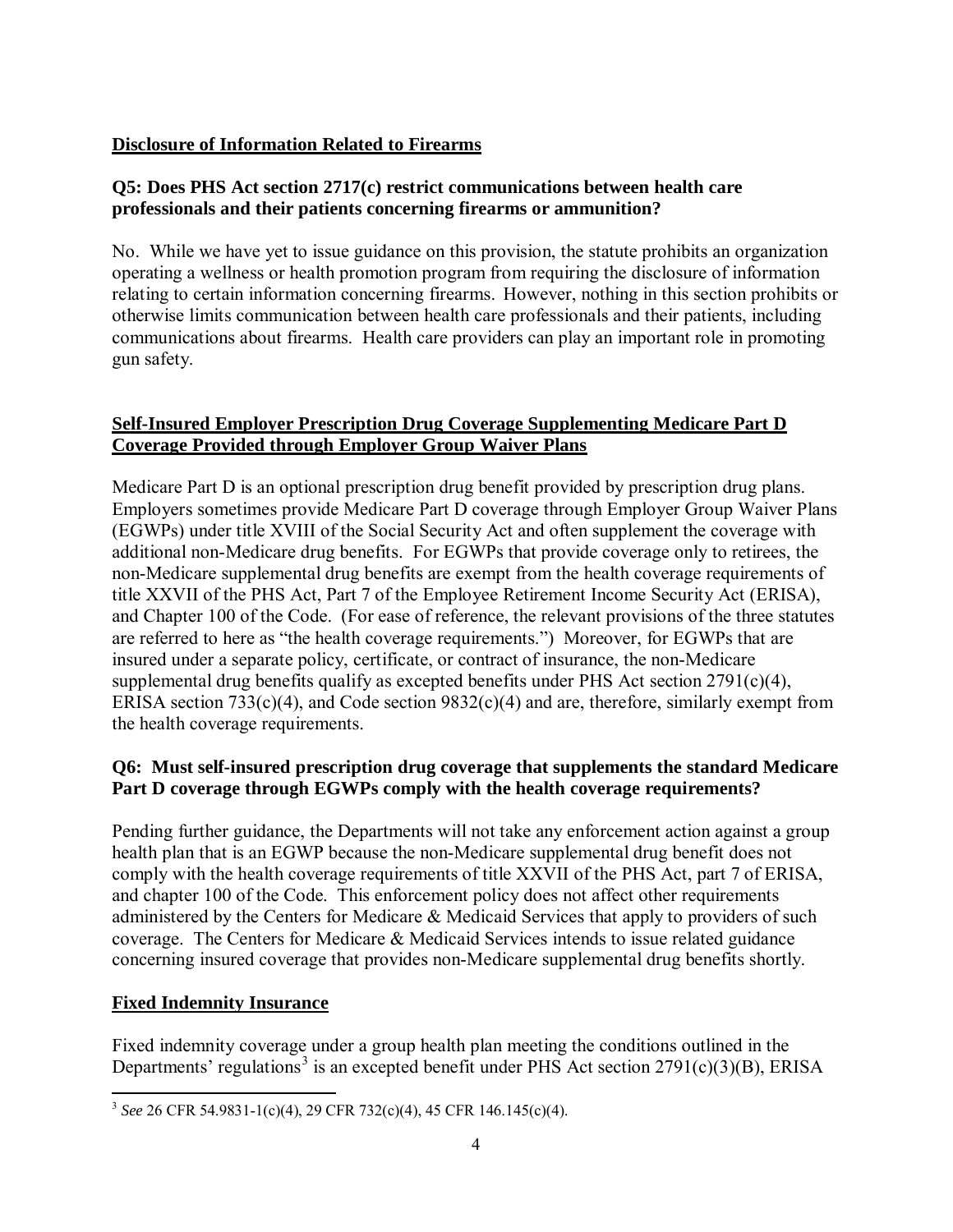section  $733(c)(3)(B)$ , and Code section  $9832(c)(3)(B)$ . As such, it is exempt from the health coverage requirements of title XXVII of the PHS Act, part 7 of ERISA, and chapter 100 of the Code. The Departments have noticed a significant increase in the number of health insurance policies labeled as fixed indemnity coverage.

# **Q7: What are the circumstances under which fixed indemnity coverage constitutes excepted benefits?**

The Departments' regulations provide that a hospital indemnity or other fixed indemnity insurance policy under a group health plan provides excepted benefits only if:

- The benefits are provided under a separate policy, certificate, or contract of insurance;
- There is no coordination between the provision of the benefits and an exclusion of benefits under any group health plan maintained by the same plan sponsor; and
- The benefits are paid with respect to an event without regard to whether benefits are provided with respect to the event under any group health plan maintained by the same plan sponsor.

The regulations further provide that to be hospital indemnity or other fixed indemnity insurance, the insurance must pay a fixed dollar amount per day (or per other period) of hospitalization or illness (for example, \$100/day) regardless of the amount of expenses incurred.

Various situations have come to the attention of the Departments where a health insurance policy is advertised as fixed indemnity coverage, but then covers doctors' visits at \$50 per visit, hospitalization at \$100 per day, various surgical procedures at different dollar rates per procedure, and/or prescription drugs at \$15 per prescription. In such circumstances, for doctors' visits, surgery, and prescription drugs, payment is made not on a per-period basis, but instead is based on the type of procedure or item, such as the surgery or doctor visit actually performed or the prescribed drug, and the amount of payment varies widely based on the type of surgery or the cost of the drug. Because office visits and surgery are not paid based on "a fixed dollar amount per day (or per other period)," a policy such as this is not hospital indemnity or other fixed indemnity insurance, and is therefore not excepted benefits. When a policy pays on a per-service basis as opposed to on a per-period basis, it is in practice a form of health coverage instead of an income replacement policy. Accordingly, it does not meet the conditions for excepted benefits.

The Departments plan to work with the States to ensure that health insurance issuers comply with the relevant requirements for different types of insurance policies and provide consumers with the protections of the Affordable Care Act.

# **Payment of PCORI Fees**

Section 4376 of the Code, as added by the Affordable Care Act, imposes a temporary annual fee on the sponsor of an applicable self-insured health plan for plan years ending on or after October 1, 2012, and before October 1, 2019. The fee is equal to the applicable dollar amount in effect for the plan year (\$1 for plan years ending on or after October 1, 2012, and before October 1,